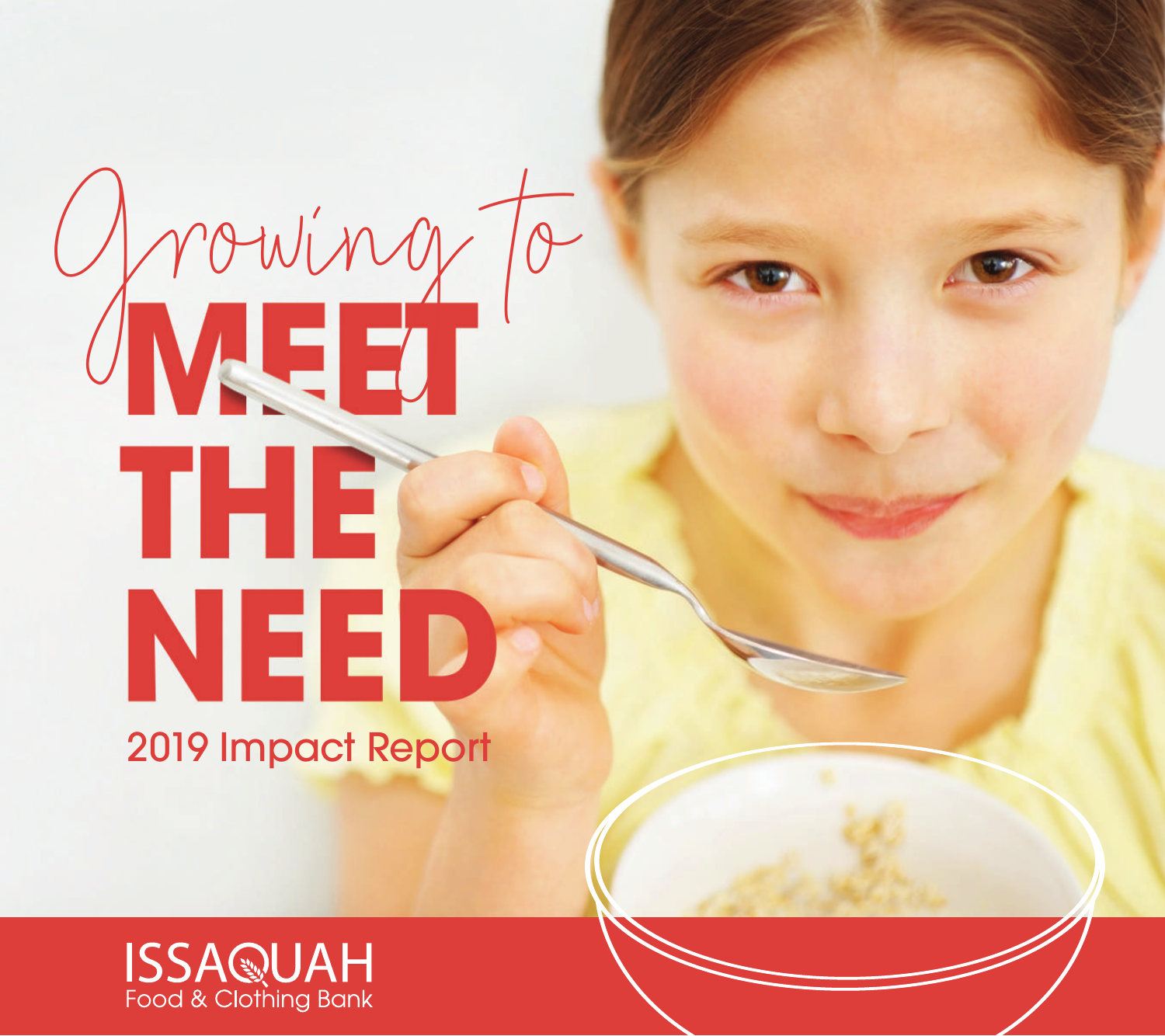2019 was a year of productivity and growth for the Issaquah Food & Clothing Bank, accompanied by the humbling reminder of how extensive the need is in our region. We are encouraged by you, our dedicated volunteers and generous donors who are the heart of this organization.

**With your help, we've made some great strides:**

- **• Mobile Food Bank**—In 2019, we successfully piloted our Mobile Food Bank, allowing us to meet those in need exactly where they are and reduce waste.
- New Warehouse—In late August of 2018, we moved all long-term non-perishables to a 3,000 sq. ft. warehouse to better utilize our primary space, increase service capacity, and reach more people.
- **Expanding our Self-Select Model**—Starting in the summer of 2019, we transitioned both our Lunch for the Break and Summer Lunch programs to the same self-select model we use in our market, increasing dignity and enabling us to offer a wider selection of healthy food to our youngest clients.

Cori Walters Tom Ehlers Executive Director **Board Chair** 

This



In 2019, we completed an extensive analysis using data from the Issaquah School District, Census, and Community Needs Assessment. Results indicate that, as of early 2020, we were meeting just 21% of the need in our community. With the loss of income and other factors disproportionately affecting those in mid-to-low income brackets as a result of the COVID-19 pandemic, that gap continues to widen. **Thank you for your continued partnership as we pivot to address this increased need both immediately and for the longterm. Here are just a few of those initiatives:**

- Continually evaluating programs and processes to ensure the **safest possible distribution** of basic needs resources given our limited facility capacity.
- **• Launch the Mobile Integrated Healthcare program.** In collaboration with Eastside Fire & Rescue, this program helps identify those in crisis and assists them in navigating the complex network of service providers. We are hoping this program will be safe to start by late 2020.
- **• Continue to seek out a viable facility expansion option.** Simply put, we are out of space in our current facility, which creates a significant constraint on our ability to meet the true need around us.

We hope you find this report encouraging, knowing that you are making an impact on over 5,000 community members and that, together, we will reach more and more of those in need.

Gratefully,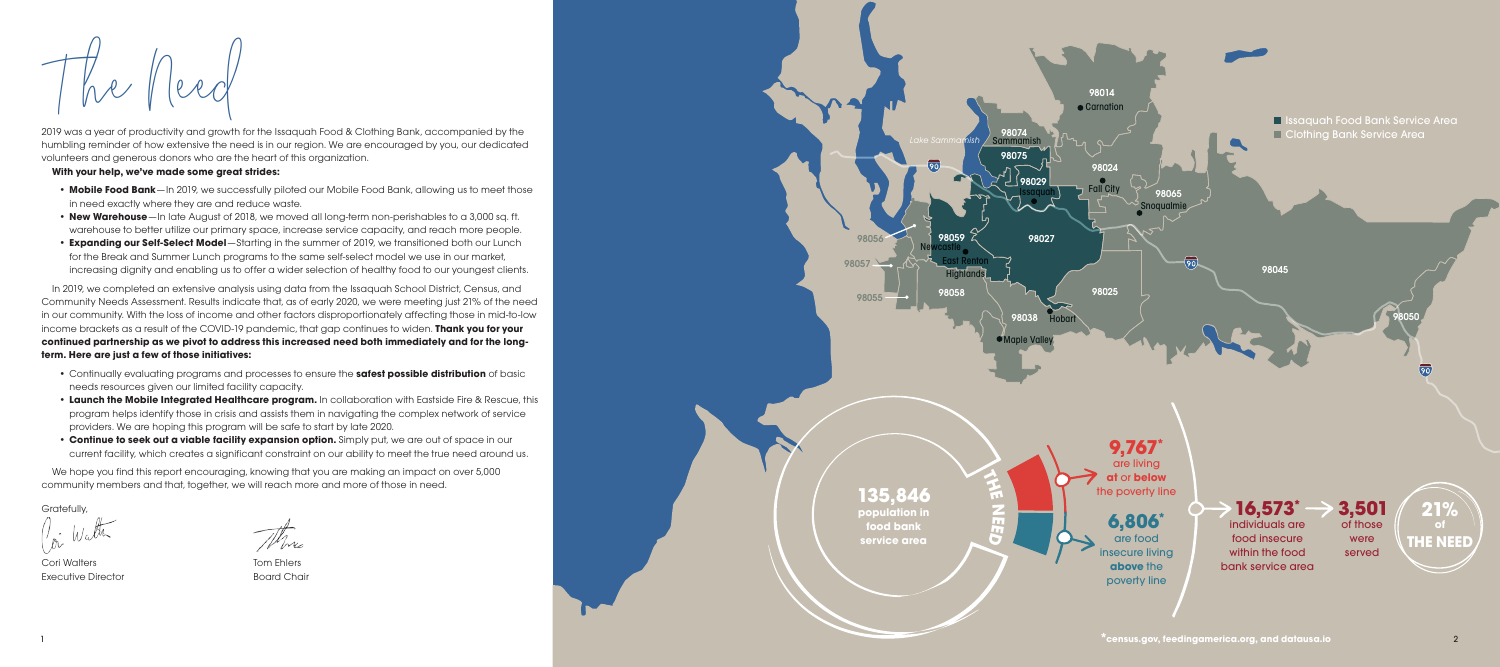As he expands his knowledge of the English language, he hopes to get a license and his own tools so that he can work independently. For Maria, she hopes to grow in confidence in her English language proficiency and gain experience in her new accounting profession by helping a local non-profit before officially launching her new career.

With the help of the Issaquah Food & Clothing Bank, Issaquah Community Services, and Open Door Multi Families, Maria and her family were able to find help accessing food, housing, and rental assistance during the early months of their transition. Maria explained, "I met Erin and Rebecca [at the Issaquah Food & Clothing Bank], who listened to me and supported me in the food service and payment of my rent when I was in an emergency and also with clothes for bad weather. Rebecca supported us to find transportation and coordinate with an agency called Furniture Bank to give us furniture; beds and everything related to the needs of a home, because we arrived in the

#### By Bonnie DeCaro-Monahan

For anyone who loves a child, you at school again. The combination know that the lengths you will go to protect and care for them can exceed anything you imagined possible. For Maria and her husband, they learned first-hand what that would entail when their lives where turned upside down by a criminal.

of the traumatic experience and the language barrier have made it especially difficult for the children to feel comfortable in social settings. Maria shared her heart's desire that her children would be "…more confident, that they feel accepted by their culture, and that they can have a group of friends to grow up with like any other normal child without fear that they may be harmed."

They lived a rather normal life in their home country; he was a biologist working in the area of food and quality control for a supermarket chain and she worked as an administrative assistant. Sadly, a man traumatized the family and their safety and security was no longer assured. Depression hit and the need to protect their children became the focus of every decision. When a judicial ruling resulted in the early release of the criminal who harmed their family, his freedom threatened theirs. They felt forced to flee to the United States and are still seeking the support of an attorney who can help them gain asylum in this country.

With support from therapists their biggest challenge was helping their children to feel safe

 "Among all the things that happened to us in the past, since I met Erin and Rebecca, I have been very grateful to God for having helped me to start again here in this country." Shared Maria, adding, "I see in the future that I will be able to pay for the professional studies of my children, and that they can be successful in their personal lives. I also see myself supporting the Hispanic communities and Issaquah Food Bank in everything that is required for people who are just starting out like me, so that they can feel that life has meaning and that they are not alone. God always tests us, he put people like Erin and Rebecca in my life to know that life has a meaning and not everything is lost. Thank you, Issaquah Food Bank, for all this great effort that you did and are doing for my family."

The family moved first to Kalamazoo, Michigan, where Maria immediately enrolled in English classes. After studying there for a year, they relocated to Issaquah to follow a job offer that Maria received. Maria has continued her English and accounting studies, now as a full-time student at Bellevue College and her husband is currently enrolled in online classes. Working as a painter and in construction in the U.S., he has found that the language barrier and weather delays can significantly affect the consistency of work, creating instability in their family income.

A Mother's Heart

Issaquah area with nothing. My children have been invited and included to receive gifts for Christmas and for the birthday of my son, they gave him a cake in his name."

4

"I see in the future that I will be able to pay for the professional studies of my children, and that they can be successful in their personal lives."

-Maria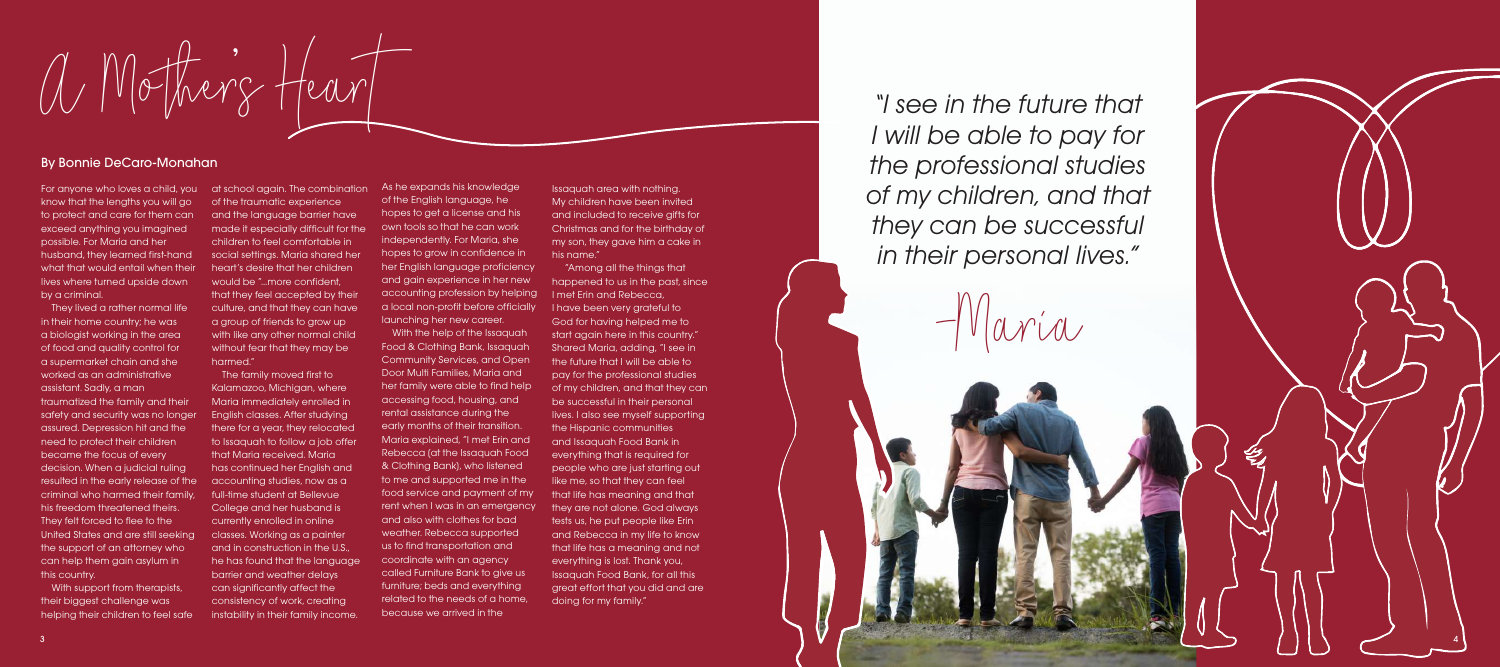## **MOBILE FOOD PROGRAMS**

## **PROGRAMS**



**2019 LUNCH FOR THE BEST OF THE BEST OF THE DESCRIPTION OF THE DESCRIPTION OF THE DESCRIPTION SCRIPTION AND A CONTROL CONTROL OF THE DESCRIPTION SCRIPTION OF THE DESCRIPTION OF THE OF THE DESCRIPTION OF THE OF THE CONTROL** Onowth **PROGR** The food bank brought in 1.6 million pounds of food; a 28% increase over 2018 Youth and mobile food programs grew an average of 41% We successfully piloted a Mobile Food Bank program and started 2020 in two different communities twice per month with a "pop-up" food bank We transitioned both our Summer Lunch and Lunch for the Break programs indoors to our market We've partnered with Eastside Fire & Rescue to implement a Mobile Integrated Healthcare program, which helps identify needs around us and provides longer-term solutions for community members that are currently using 911 A donor implemented the Issaquah-Sammamish Food Project, rallying neighborhood coordinators to help collect in-kind donations every two months. Our volunteer hours increased 18% with volunteer time equaling 13 full-time employees in 2019 We served 18% more people in our food bank with **57,523** individual food bank visits and **1,279** households served



and began to provide families a self-select model with more and healthier options

6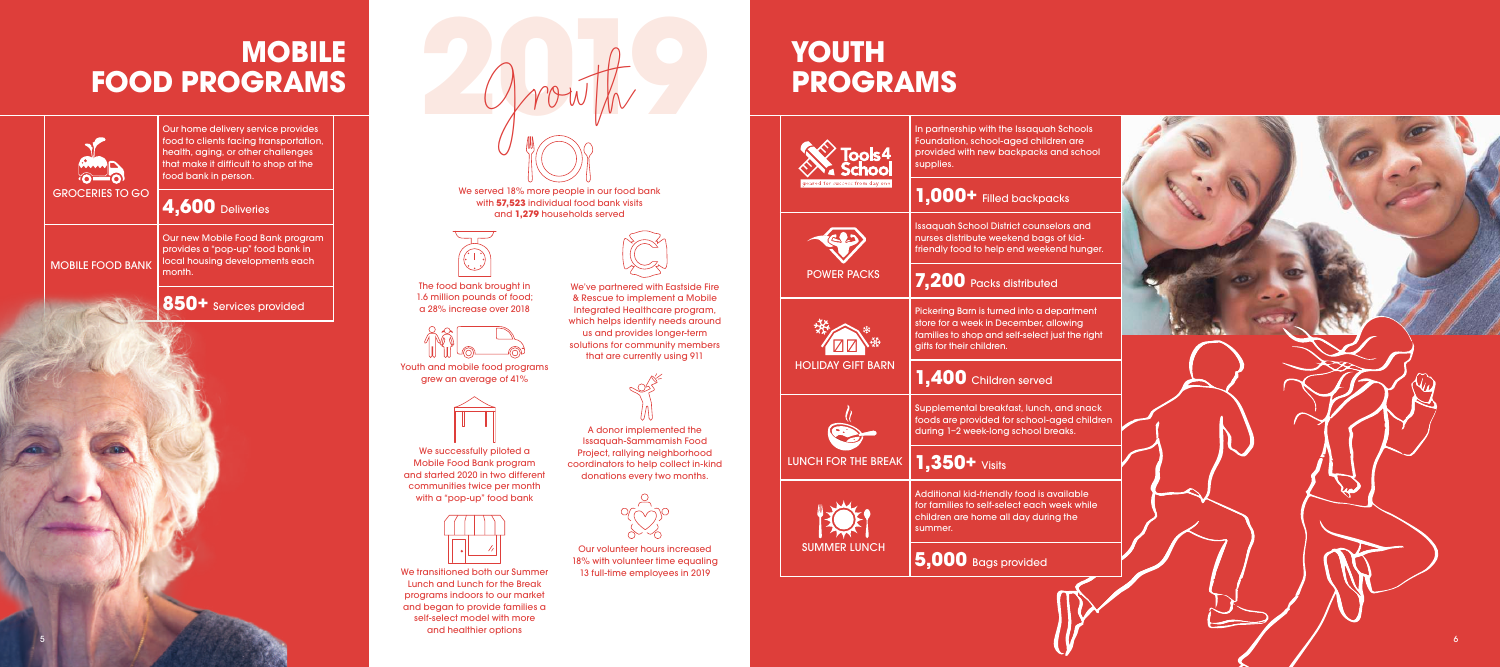## **BOB GRAY LEADERSHIP AWARD**

#### **Jim & Chris Berry—2019 Winners**

In honor of our late Founder, Bob Gray, we recognize those who exemplify his compassion, commitment, and selflessness in pursuit of our mission.

Who ever said that magical things couldn't come from a blind date? Chris & Jim Berry's 50-year marriage started this way and together, they are a force for good. At some point in time, Jim has been involved in many of the major non-profit organizations and service groups in our community, and since her retirement from 48 years as a nurse, Chris has jumped in as well. We feel so fortunate that they have chosen the Issaquah Food & Clothing Bank as one of the main organizations to which they give their time and energy.

Jim first became involved at the Issaquah Food & Clothing Bank over 10 years ago by volunteering in the food bank and Jim learned that college friends representing the Issaquah Rotary at annual Mayors' Month of Concern food drives. Having what Olympia and Jim went down to is now 25 years of experience with the Salmon Days Run, Jim was quick to lend his expertise

to Heather Matthews, founder of the Issaquah Turkey Trot, to assist in her efforts to raise funds and awareness for the Issaquah Food & Clothing Bank. For the past 9 years, Jim has been instrumental in creating sustainable practices for growth, planning and preparing routes, and connecting with neighbors and businesses along the route to help make the Issaquah Turkey Trot as safe and successful as possible. Whether he is riding his bike along the route pre-event or watching a solid stream of people run down Front Street Thanksgiving morning, Jim says, "It's one of my best days of the year!"

About 5 years ago, Chris & of theirs had founded the Thurston County Food Project in observe. This idea brewed until Chris retired from her 41 years at Swedish Hospital in October of

2018 and they felt prepared to take it on themselves. They visited Food Project founders in Ashland, Oregon, as well as spin-off projects in Oregon and Arizona. The Food Project founders had done all the heavy lifting, creating turnkey resources to make it relatively easy for others to replicate what they were doing. Chris and Jim committed themselves to keeping the Issaquah Sammamish Food Project as simple as possible, both for themselves and for the Neighborhood Coordinators who

are instrumental in the project. Chris and Jim officially launched the Issaquah Sammamish Food Project in the Spring of 2019. Since that time, they have rallied 32 Neighborhood Coordinators and over 300 local community members to provide approximately 13,000 pounds of food for the Issaquah Food & Clothing Bank! Jim's desire is to grow the project as big as the community can support with the hope of finding people who are excited about joining them in a leadership role in the Food Project, including helping with collection dates and Neighborhood Coordinator recruitment.

"There are so many wonderful people in this world and there are so many unsettling things going on in the world. But at the grassroots, we are a really good, caring, generous community and it's uplifting to meet people that want to be a part of making a difference and helping to

improve the lives of others in need," shared Chris. She is inspired by the Neighborhood Coordinators who already have a lot on their plates, but still choose to get involved, and by their appreciation for the opportunity to participate in such a meaningful project.

In addition to the Issaquah Sammamish Food Project, Chris is involved with Eastside Friends of Seniors, building a relationship with a woman battling cancer, helping her get to support groups and providing companionship. Even though he officially retired 15 years ago, Jim's work ethic hasn't changed. He's been involved with the Issaquah Schools Foundation, Sammamish YMCA, Mountains to Sound Greenway, Youth Mental Health Initiative, and has finally stepped down as a founding member of the Friends of Lake Sammamish State Park Board.

When they're not working to make our community a better place to live, Chris and Jim love to travel, read, go outdoors, gather with friends, and take in Village Theatre. In the fall, they took a 50-year anniversary trip to Europe. They also love time on Kauai and Jim says that he relaxes by "laying on the beach in Hawaii for a month and worrying about when I'm going to turn over!" You've earned it Chris and Jim! Thank you for making such a tremendous impact on our mission to reduce food insecurity in our community!



### the **Issaquah** Sammamish **Food Project**

BUILDING COMMUNITY

**SHARING PUCE**<br>Serving the Issaquah Food and Clothing Bank

7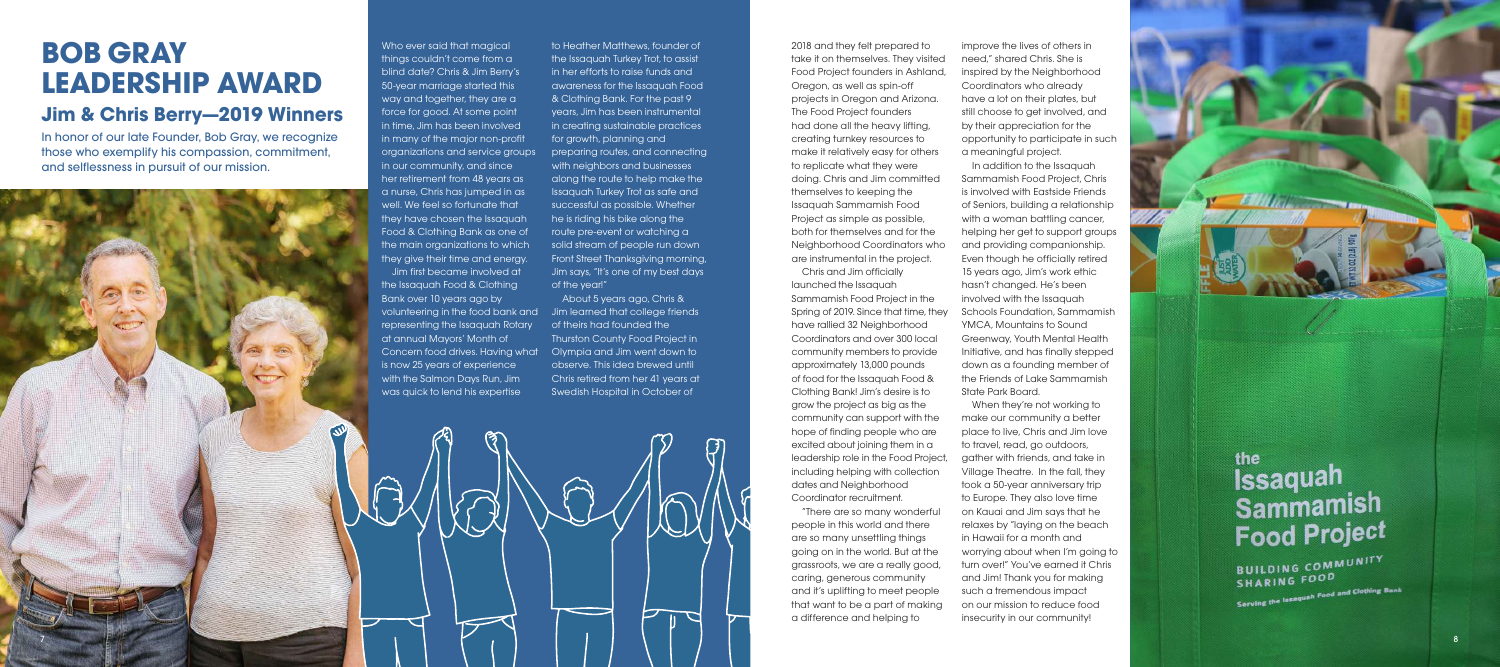







## **OUR FUNDING PARTNERS**



Bellevue Breakfast Rotary Rotary Club of Sammamish Miller Family Dermatology Metropolitan Market Christian Manley Orthodontics Health-E Pro NAES Corporation

First Tech Federal Credit Union Ben & Jerry's Opus Community Foundation Snoqualmie Tribe Wells Fargo McDonalds

#### **Premier \$5,000+**